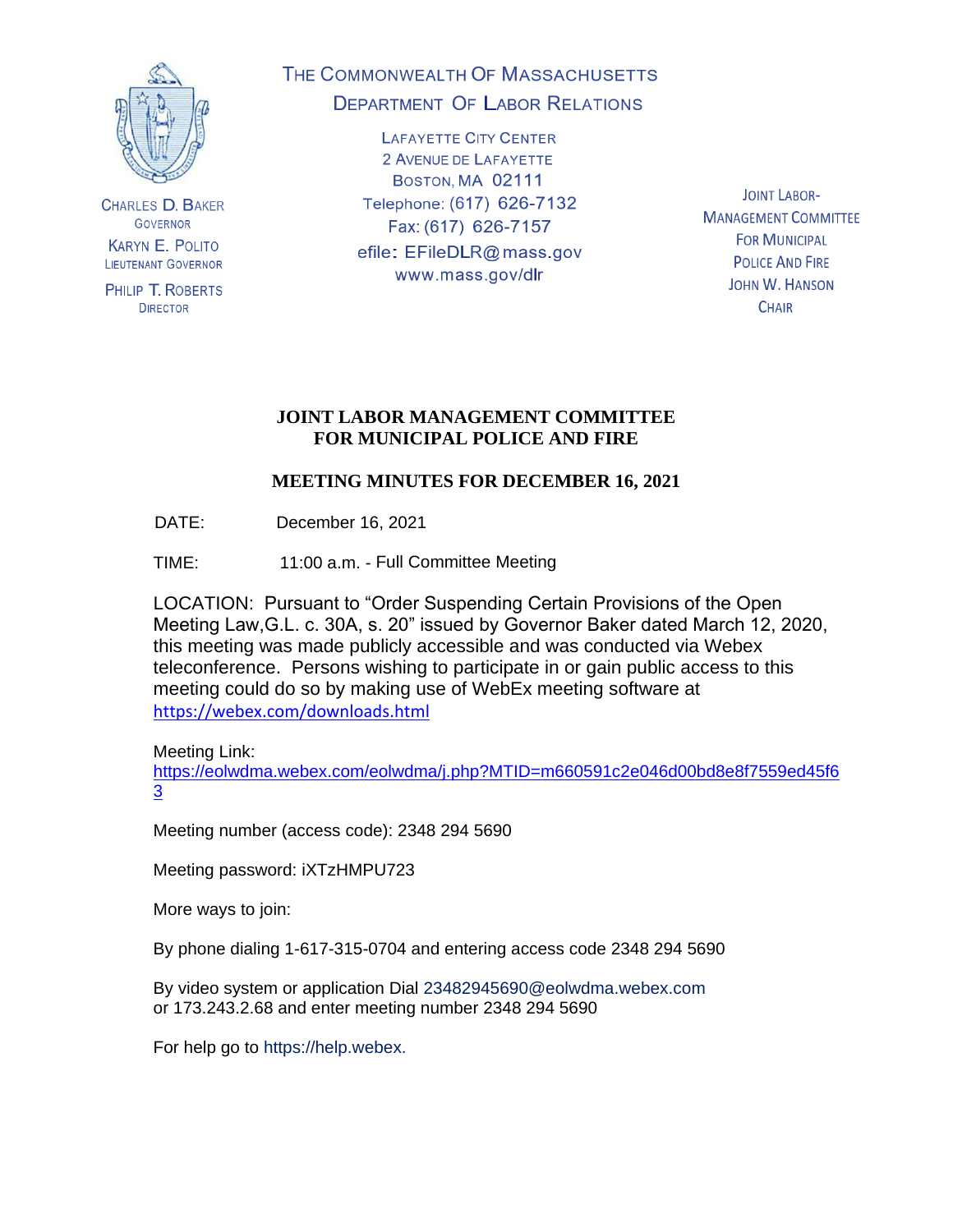**Committee Members Present:** Chairman Hanson; Police**:** Andrews, Perreira; Management: Johnson, Ansaldi.

**Alternates Present:** Fire: Keene, Cross, Young; Police: DeMille, Pedrini, Nelson, T.Reddy; Management: Frederickson, Hayes.

**Staff Present:** Cummings**,** Driscoll**,** Hubley, Morgado.

**Others Present:** Philip Roberts (DLR)

### **OPEN SESSION**

Chairman Hanson called the meeting to order at 11:06 A.M.

The meeting was recorded by Chairman Hanson.

- o *Administrative updates:*
	- $\circ$  Vote to accept the full Committee meeting minutes from November 18, 2021.

**Motion by Cross, seconded by Ansaldi: to accept the minutes from the Committee meeting on November 18, 2021.**

**The Motion passed unanimously.**

### *Review and Act on the following Petition, Jurisdiction and Awaiting Funding List (AFL) Cases*

1. JLM-21-8899 Attleboro Police DJM, DC Vote on Jurisdiction

Mr. Morgado briefed the Committee.

**Motion by Andrews, seconded by Ansaldi: to take jurisdiction in the case of the Attleboro Police Association, Local 352 MCOP and the City of Attleboro, JLM-21- 8899.**

**The Motion passed unanimously.**

**Motion by Andrews, seconded by Ansaldi: to assign the following Committee members to the case of Attleboro Police Association, Local 352 MCOP and the City of Attleboro, JLM-21-8899: Andrews/Perreira for Police and Johnson for Management or substitutes as so designated and approved by the Police and Management Chairs respectively.**

#### **The Motion passed unanimously.**

2. JLM-21-8913 Melrose Police DC, DJM Vote on Jurisdiction

Mr. Cummings briefed the Committee.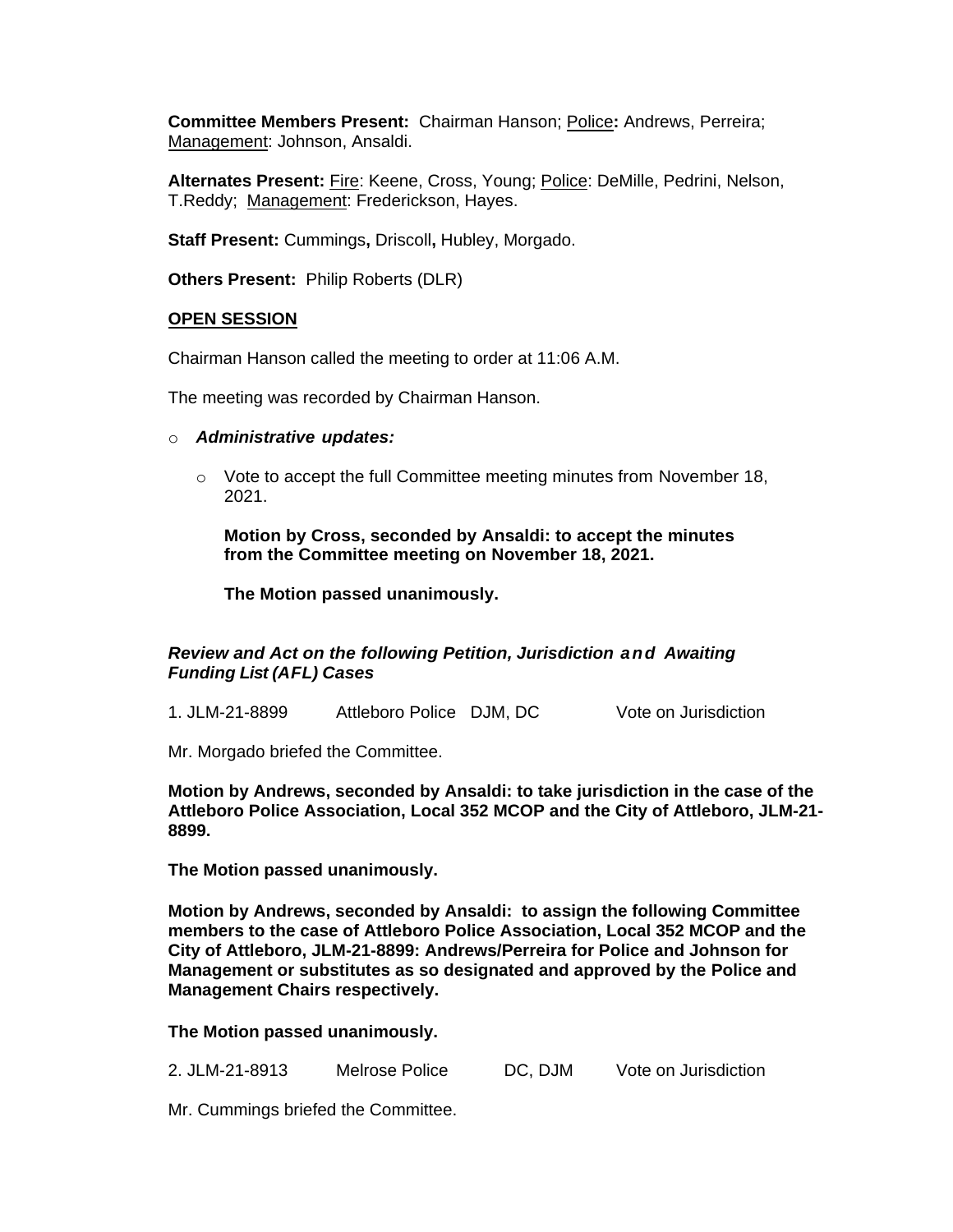**Motion by Ansaldi, seconded by Andrews: to take jurisdiction in the case of the Melrose Patrol Officers Association and the City of Melrose, JLM-21-8913.**

**The Motion passed unanimously.**

**Motion by Andrews, seconded by Ansaldi: to assign the following Committee members to the case of Melrose Patrol Officers Association and the City of Melrose, JLM-21-8913: Pedrini/Nelson for Police and Hayes for Management or substitutes as so designated and approved by the Police and Management Chairs respectively.**

**The Motion passed unanimously.**

3. JLM-21-8919 Sudbury Fire GD,JOEH Vote on Jurisdiction

Mr. Hubley briefed the Committee.

**Motion by Cross, seconded by Ansaldi: to take jurisdiction in the case of the Sudbury Firefighters, Local 2023 IAFF and the Town of Sudbury, JLM-21-8919.**

**The Motion passed unanimously.**

**Motion by Cross, seconded by Ansaldi: to assign the following Committee members to the case of Sudbury Firefighters, Local 2023 IAFF and the Town of Sudbury, JLM-21-8919: Young for Fire and Bain for Management or substitutes as so designated and approved by the Police and Management Chairs respectively.**

**The Motion passed unanimously.**

4. JLM-21-8633 Wilbraham Fire GD,JOEH Vote to 3(a) Hearing

Mr. Hubley briefed the Committee.

**Motion by Cross, seconded by Ansaldi: to find that in the matter of Wilbraham Firefighters, Local 1847 IAFF and the Town of Wilbraham, JLM-21-8633, the issues have remained unresolved for an unreasonable period of time resulting in the apparent exhaustion of the process of collective bargaining, and that the Committee vote to hold a hearing pursuant to Section 1, subsection 3(a), as set forth in Chapter 589 of the Acts of 1987, with the panel members consisting of Cross (Labor) and Mahoney (Management), or other Committee members and/or senior staff that may be substituted as necessary by the respective Labor and/or Management Chairs pursuant to the rules, policies, and procedures of the Committee, and any other applicable provisions of law, with said panel to be chaired by John Hanson.**

**The Motion passed unanimously.**

5. JLM-21-8649 Amherst Fire JOEH,DJM Vote to 3(a) Hearing

Mr. Morgado briefed the Committee.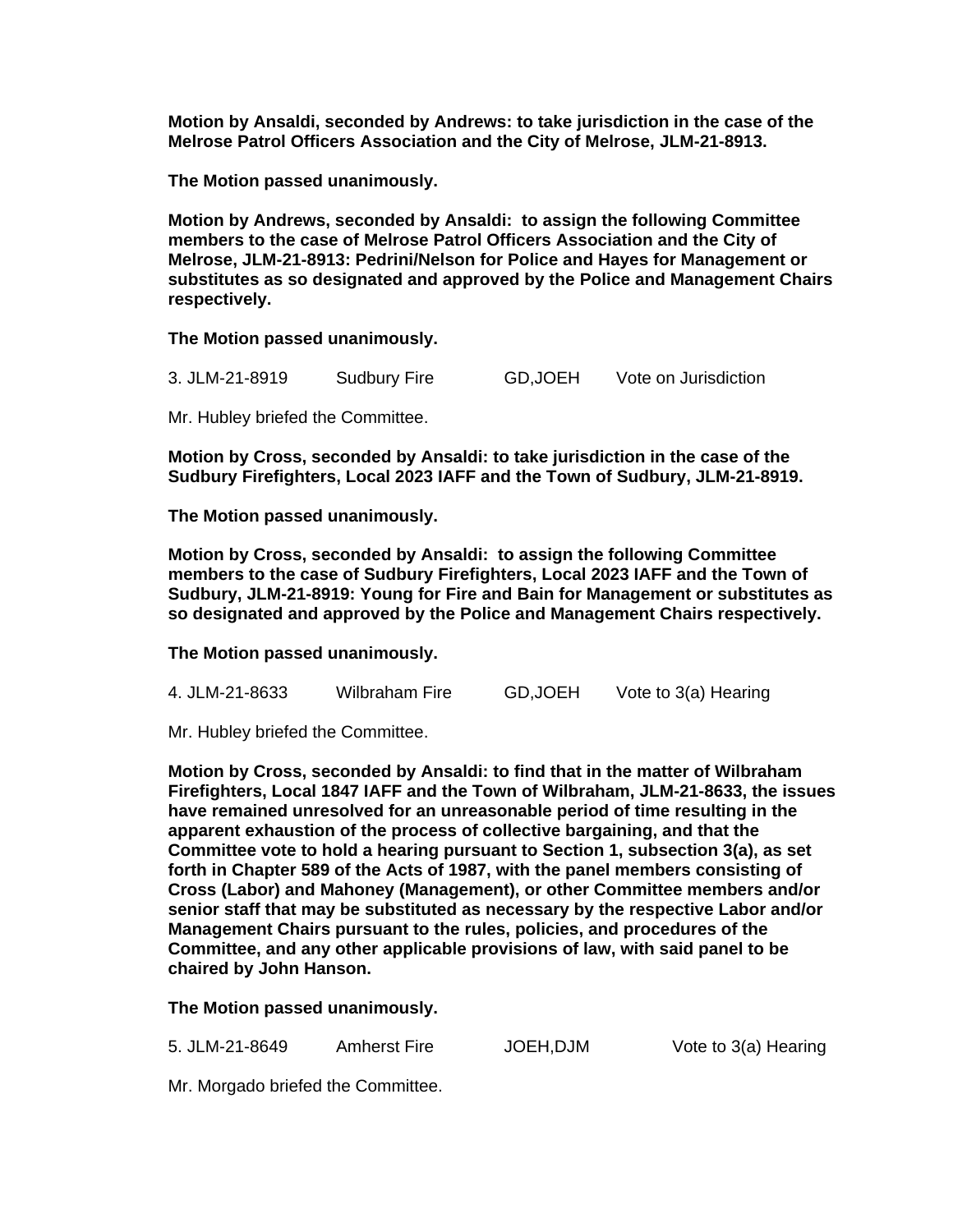**Motion by Cross, seconded by Ansaldi: to find that in the matter of Amherst Firefighters, Local 1764 IAFF and the Town of Amherst, JLM-21-8649, the issues have remained unresolved for an unreasonable period of time resulting in the apparent exhaustion of the process of collective bargaining, and that the Committee vote to hold a hearing pursuant to Section 1, subsection 3(a), as set forth in Chapter 589 of the Acts of 1987, with the panel members consisting of Cross (Labor) and Johnson (Management), or other Committee members and/or senior staff that may be substituted as necessary by the respective Labor and/or Management Chairs pursuant to the rules, policies, and procedures of the Committee, and any other applicable provisions of law, with said panel to be chaired by John Hanson.**

**The Motion passed unanimously.**

6. JLM-21-8694 Newton Police GD,DC Tentative Agreement

Mr. Driscoll briefed the Committee and reported that the parties had reached a mediated settlement.

No action required.

7. JLM-19-7332 Worcester Police Sup. GD,DC Funded/Remove

Mr. Morgado briefed the Committee.

**Motion by Andrews, seconded by Ansaldi: to remove the case from the Committee's docket as the contract has been funded by the city.**

**The Motion passed unanimously.**

8. JLM-21-8671 Holyoke Fire GD,DC Funded/Remove

Mr. Morgado briefed the Committee.

**Motion by Cross, seconded by Ansaldi: to remove the case from the Committee's docket as the contract has been funded by the city.**

**The Motion passed unanimously.**

• *Vote to accept the following minutes of hearings held pursuant to Section 1, subsection (3)(a) of Chapter 589 of the Acts of 1987 (Provided quorum of panel members are present)*

| Case No. | <b>Organization Date(s)</b> | <b>Panel Members</b> |
|----------|-----------------------------|----------------------|
|          |                             |                      |

JLM-21-8649 Amherst Fire December 8, 2021 Hanson-Cross-Johnson

**Motion by Johnson, seconded by Cross: to accept the minutes of the 3(a) hearing in the above referenced case.**

**The Motion passed unanimously.**